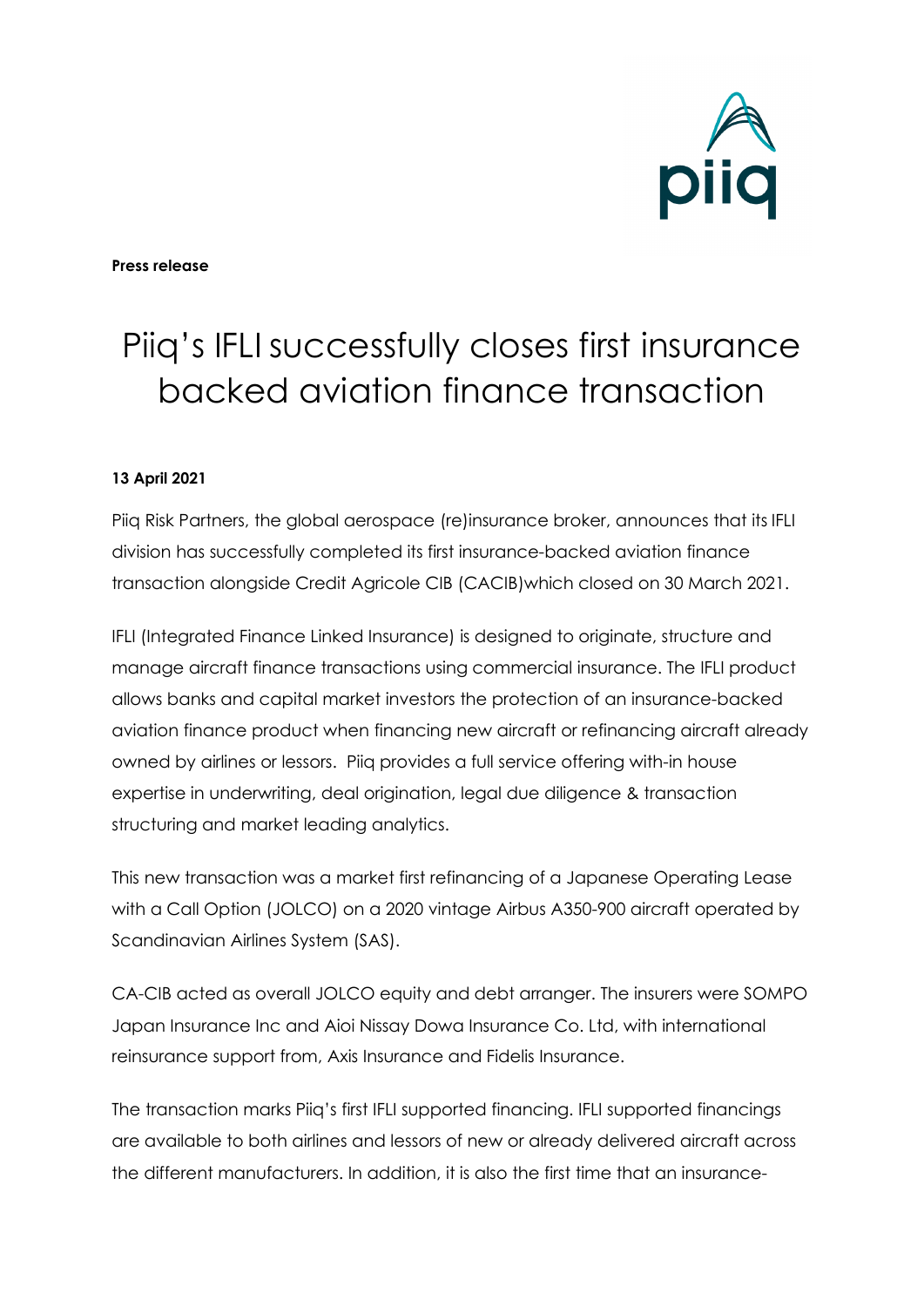backed product of this nature has supported the refinancing of an aircraft already in operation. This further development of the insurance backed JOLCO market enables Japanese financial institutions to access IFLI through Japanese insurers, and customers to simultaneously access the Japanese equity market and the credit insurance markets.

Mark Esdaile, Senior Partner & Head of IFLI Underwriting commented: "IFLI was conceived as a way of expanding the insurance market capacity through structures, diversity of aircraft types, aircraft vintage and manufacturers. In closing this transaction, we have proven that by having a close partnership with insurers and in structuring a transaction well, a deal can be done even in this period of uncertainty. We are delighted to have achieved this excellent result in partnership with SAS and CA-CIB."

Kostya Zolotusky, Managing Partner of IFLI commented: "The novelty and complexity of the type of transaction that IFLI supported as its initial offering demonstrates the specialised expertise of this team and the variety of innovative, cost efficient structures the product is able to offer the market. Our full service offering to insurers and market-leading modelling capability means we are able to look at aircraft vintages and structures that open up additional opportunities for the market. With a good level of interest from airlines, lessors, banks and insurers, we are very excited for the future."

José Abramovici, Global Head of Asset Finance Group of CA-CIB, commented 'we are extremely proud to continue to bring innovative solutions to SAS in this difficult time. SAS, Japanese equities, iFLI, the insurers and CA-CIB cooperated extensively to cross the finish line and close this landmark transaction. CA-CIB is also delighted to bring this new product to the JOLCO market'.

**Ends**

**Notes to editors**

## **Piiq Risk Partners**

Piiq Risk Partners is a global aerospace (re)insurance brokerage, with offices in London and the US. It employs some of the best and most experienced people in the industry. It offers clients an independent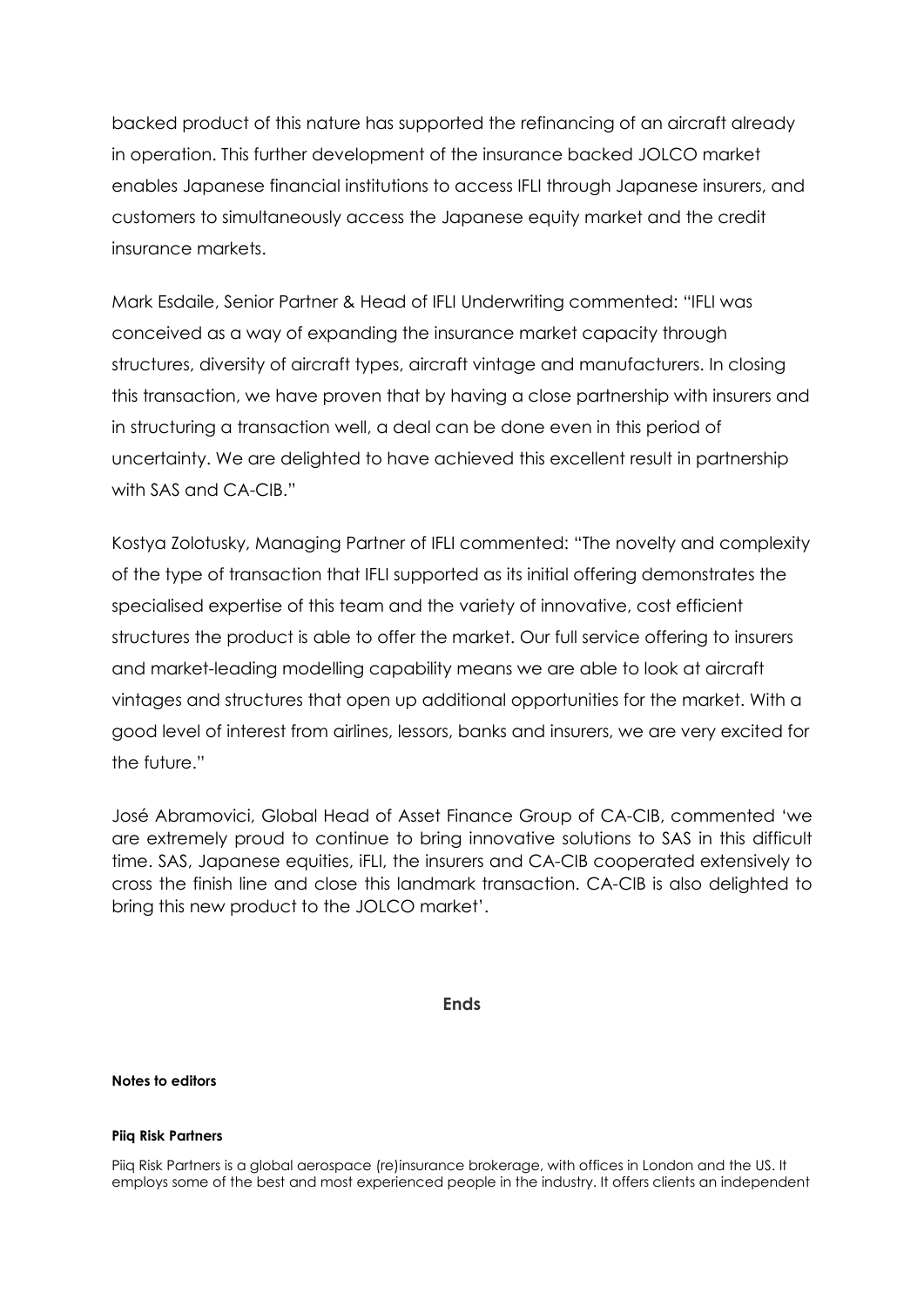alternative operating at global scale, driven by leading talent and technology. For more information, please visit [www.piiqrp.com](http://www.piiqrp.com/)

Piiq is part of Corant Global and owned by BGC Partners Inc. (NASDAQ: BGCP), a leading global brokerage and financial technology company.

Media contacts: Peter Rigby, Caroline Klein, Hannah Stewart: Haggie Partners 020 7562 4444 [peter.rigby@haggie.co.uk](mailto:peter.rigby@haggie.co.uk) , [caroline.klein@haggie.co.uk,](mailto:caroline.klein@haggie.co.uk) [hannah.stewart@haggie.co.uk](mailto:hannah.stewart@haggie.co.uk)

# **About Corant Global**

Corant is building a market-defining, global risk distribution group. Completely independent, it provides expertise and customer focus, backed by efficient and effective technology. Corant provides global wholesale specialty insurance and reinsurance broking services and underwriting solutions through its specialist brands. Led by Chief Executive Officer Steve Hearn, Corant has approximately 900 employees worldwide and places approximately \$2bn gross written premium annually (2019).

Corant Global is owned by BGC Partners, Inc. (NASDAQ: BGCP), a leading global brokerage and financial technology company.

#### [www.corant.com](http://www.corant.com/)

Media contact: Peter Rigby, Caroline Klein, Hannah Stewart, Haggie Partners +44 20 7562 4444 [peter.rigby@haggie.co.uk](mailto:peter.rigby@haggie.co.uk) , [caroline.klein@haggie.co.uk](mailto:caroline.klein@haggie.co.uk) [hannah.stewart@haggie.co.uk](mailto:hannah.stewart@haggie.co.uk)

# **About BGC Partners, Inc**

BGC Partners is a leading global brokerage and financial technology company. BGC specializes in the brokerage of a broad range of products, including fixed income (rates and credit), foreign exchange, equities, energy and commodities, shipping, insurance, and futures. BGC also provides a wide variety of services, including trade execution, brokerage, clearing, trade compression, post-trade, information, and other back-office services to a broad range of financial and non-financial institutions. Through brands including Fenics, BGC Trader, Capitalab, Lucera, and Fenics Market Data, BGC offers financial technology solutions, market data, and analytics related to numerous financial instruments and markets. BGC, BGC Trader, GFI, Fenics, Fenics Market Data, Capitalab, Lucera, Corant Global, Corant, and Piiq are trademarks/service marks and/or registered trademarks/service marks of BGC Partners, Inc. and/or its affiliates.

BGC's customers include many of the world's largest banks, broker-dealers, investment banks, trading firms, hedge funds, governments, corporations, and investment firms. BGC's Class A common stock trades on the NASDAQ Global Select Market under the ticker symbol "BGCP". BGC Partners is led by Chairman of the Board and Chief Executive Officer Howard W. Lutnick. For more information, please visit [http://www.bgcpartners.com.](https://c212.net/c/link/?t=0&l=en&o=3033280-1&h=3940603317&u=http%3A%2F%2Fwww.bgcpartners.com%2F&a=http%3A%2F%2Fwww.bgcpartners.com) You can also follow BGC

at [https://twitter.com/bgcpartners,](https://c212.net/c/link/?t=0&l=en&o=3033280-1&h=988363774&u=https%3A%2F%2Ftwitter.com%2Fbgcpartners&a=https%3A%2F%2Ftwitter.com%2Fbgcpartners) [https://www.linkedin.com/company/bgc](https://c212.net/c/link/?t=0&l=en&o=3033280-1&h=3434583157&u=https%3A%2F%2Fwww.linkedin.com%2Fcompany%2Fbgc-partners&a=https%3A%2F%2Fwww.linkedin.com%2Fcompany%2Fbgc-partners)[partners](https://c212.net/c/link/?t=0&l=en&o=3033280-1&h=3434583157&u=https%3A%2F%2Fwww.linkedin.com%2Fcompany%2Fbgc-partners&a=https%3A%2F%2Fwww.linkedin.com%2Fcompany%2Fbgc-partners) and/or [http://ir.bgcpartners.com/Investors/default.aspx.](https://c212.net/c/link/?t=0&l=en&o=3033280-1&h=3864169779&u=http%3A%2F%2Fir.bgcpartners.com%2FInvestors%2Fdefault.aspx&a=http%3A%2F%2Fir.bgcpartners.com%2FInvestors%2Fdefault.aspx)

## **Discussion of Forward-Looking Statements about BGC**

Statements in this document regarding BGC that are not historical facts are "forward-looking statements" that involve risks and uncertainties, which could cause actual results to differ from those contained in the forward-looking statements. These include statements about the effects of the COVID-19 pandemic on the Company's business, results, financial position, liquidity and outlook, which may constitute forward-looking statements and are subject to the risk that the actual impact may differ, possibly materially, from what is currently expected. Except as required by law, BGC undertakes no obligation to update any forward-looking statements. For a discussion of additional risks and uncertainties, which could cause actual results to differ from those contained in the forward-looking